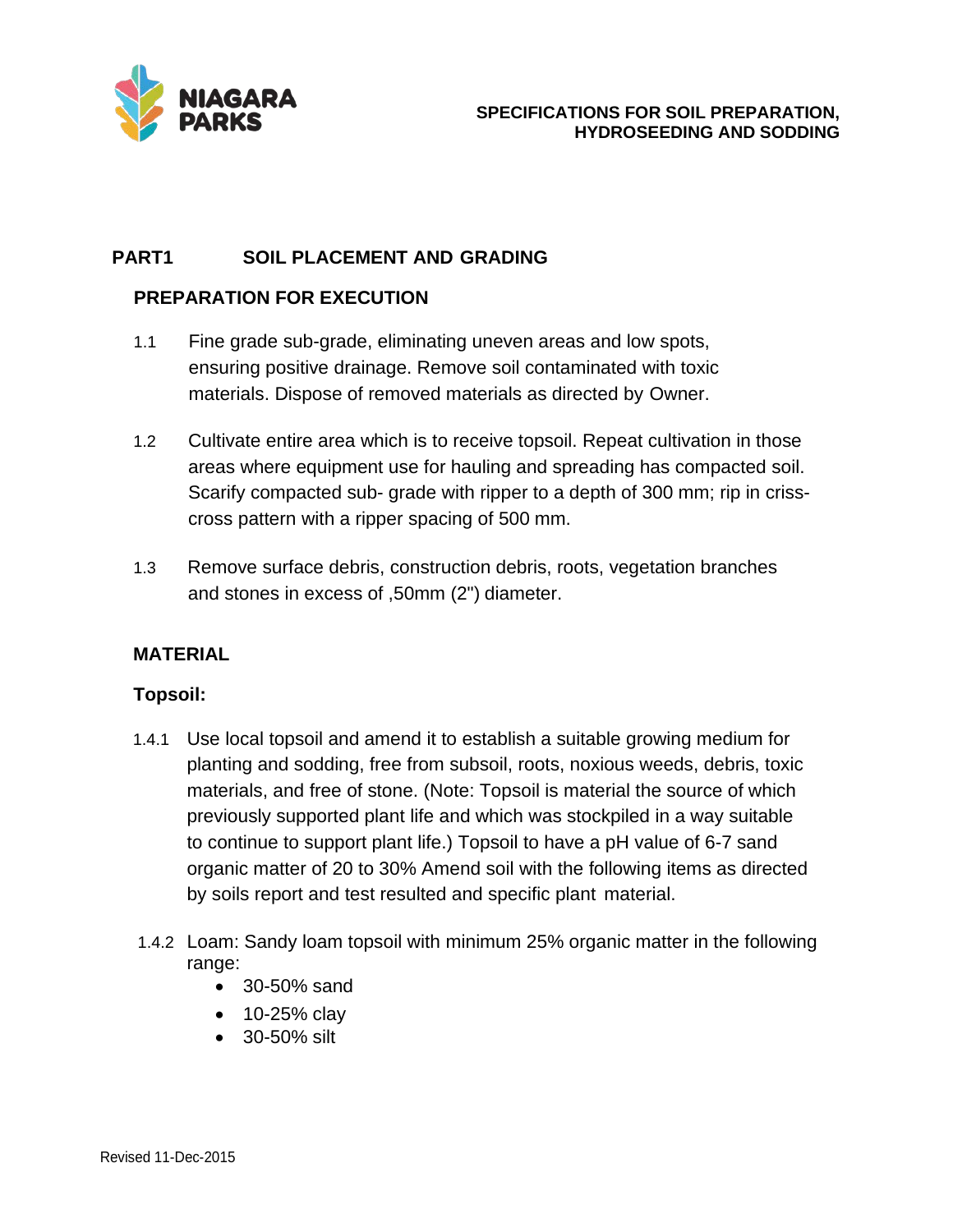

### **SPREADING OF TOPSOIL/PLANTING SOIL**

- 1.5 Spread topsoil after Owner has inspected subgrade.
- 1.6 Spread topsoil with adequate moisture in uniform layers over approved, unfrozen subgrade, where seeding or sodding indicated.
- 1.7 Topsoil to overlaid subgrade to a minimum depth of 100mm.
- 1.8 For sodded areas keep topsoil 15 mm (1/2") below finished grade.
- 1.9 Apply topsoil as indicated in the work description.

#### **FINE GRADING**

- 1.9 Fine grade topsoil eliminating rough and low areas to ensure positive drainage and meet the lines and levels indicated. Do all fine grading with approved equipment being careful not to excessively compact topsoil and by hand around plant material.
- 1.10.1 Collect and dispose of stones, debris, weeds and roots.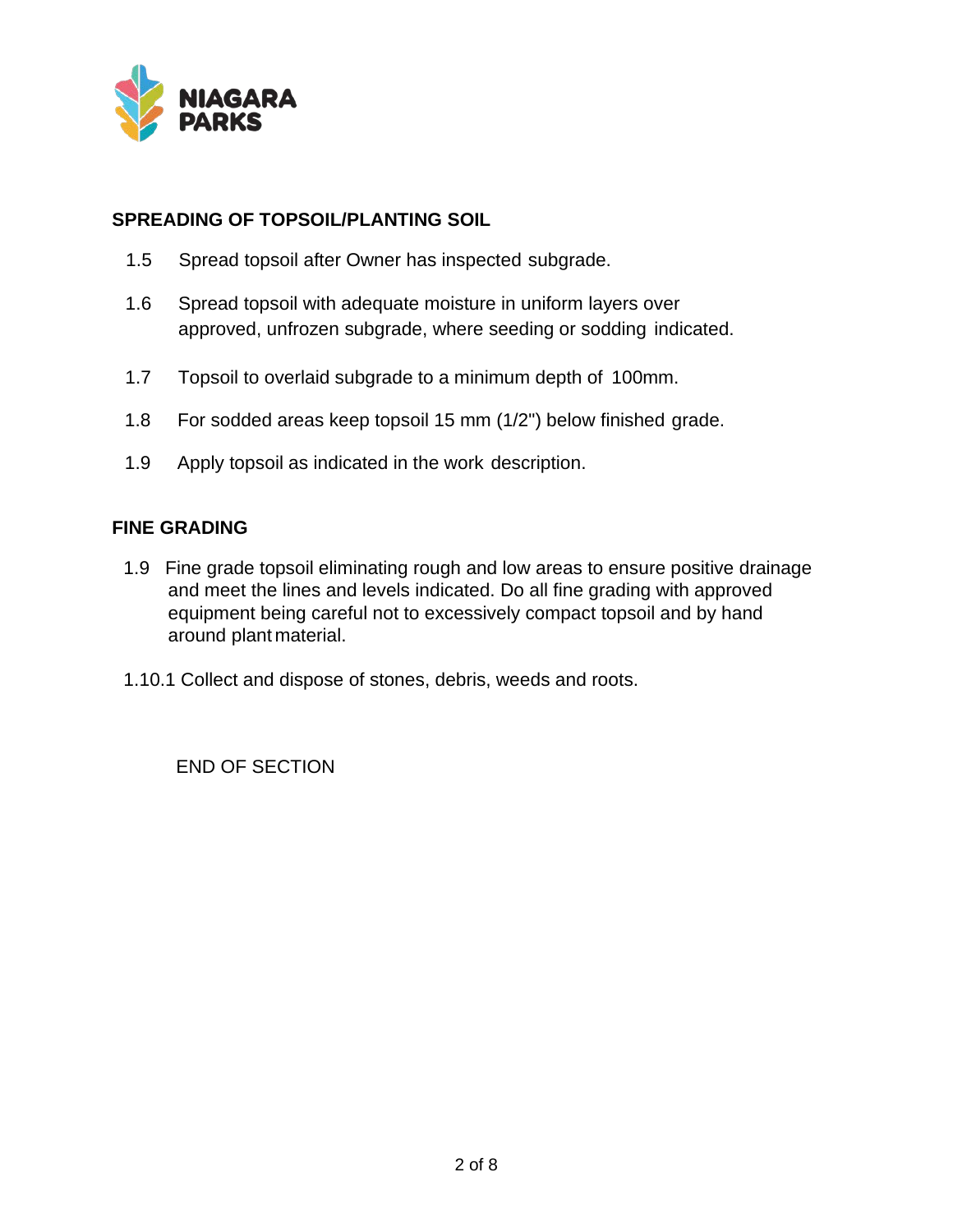

## **PART2 HYDROSEEDING/PRODUCTS**

## **DELIVERY AND STORAGE**

- 2.1 Deliver seed in original containers showing:
	- 1. Analysis of seed mixture
	- 2. Percentage of pure seed
	- 3. Year of production
	- 4. Net mass·
	- 5. Date when tagged and location
	- 6. Percentage germination
	- 7. Name and address of distributor
- 2.2 Deliver fertilizer packaged in waterproof bags with a label clearly showing:
	- 1. Net mass
	- 2. Analysis
	- 3. Manufacturer
	- 4. Net Mass

Store on pallets and protect from the elements.

## 2.3 **MATERIALS**

- 2.3.1 Seed: "Canada pedigreed grade", in accordance with Government of Canada Seeds Act and Regulations.
	- 1. Grass mixture: "Certified", "Canada No. 1 Lawn Grass Mixture" in accordance with Government of Canada "Seeds Act" and "Seeds Regulations".
	- 2. Mixture composition: 20% 30%Turf Type Perennial Rye, 20% 30% Creeping Red Fescue, 40% - 60% Kentucky Bluegrass.
	- 3. Rate of application: 1.5 kg seed mixture per  $100m<sup>2</sup>$  or as specified byseed supplier.
- 2.3.2 Mulch: specifically manufactured for use in hydraulic seeding equipment, non-toxic, water activated, green colouring, free of germination and growth inhibiting factors with following properties:
	- 1. Type II mulch:
	- 2. Made from newsprint, raw cotton fibre and straw, processed to produce fibre length of 15 mm minimum and 25 mm maximum. Greater proportions of ingredients to be straw.
- 2.3.3 Hydraulic Mulch Type A raw wood fibre produced from clear whole, hard-wood approved chips and shall be dyed green or another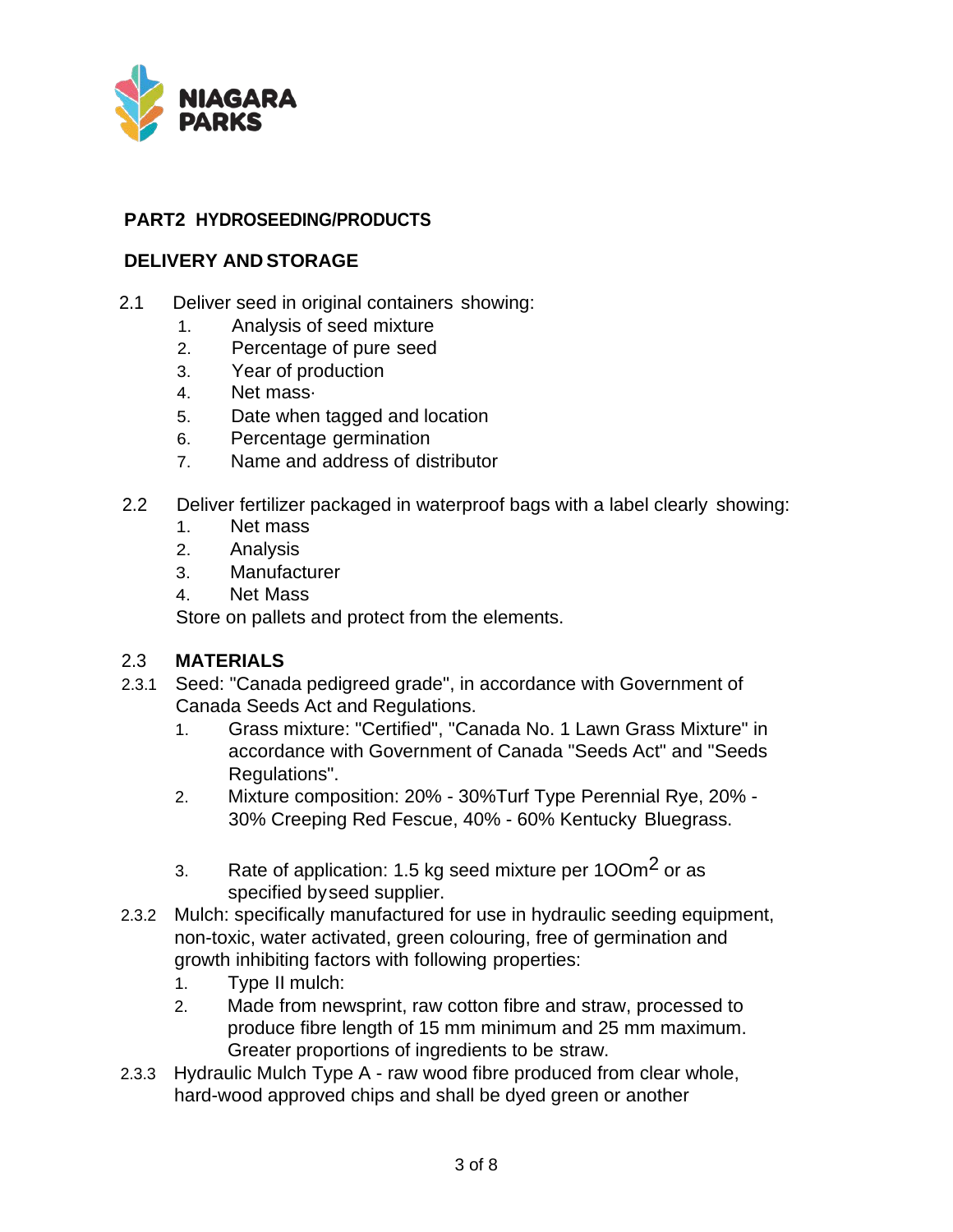

approved colour.

- 2.3.4 Water: Potable, free from impurities that would inhibit germination and growth.
- 2.3.5 Fertilizer:
	- 1. To Canada "Fertilizers Act" and "Fertilizers Regulations".
		- 2. Complete synthetic, slow release with 35% of nitrogen content in water insoluble form.
	- 2.3.6 lnoculants: inoculants containers to be tagged with expiry date.

# **2.4 EQUIPMENT**

- 2.4.1 Hydraulic Seeder as per OPSS 572-06 shall be capable of applying seed and fertilizer uniformly in a liquid state, in the combination described.
- 2.4.2. All hydraulic seeding equipment shall have its tank volume certified by a plate affixed in plain view on hydraulic seeder and shall not be removed or altered.
- 2.4.3 The seeder shall be equipped with sufficient agitation to mix the materials into homogeneous slurry and maintain the slurry in a homogeneous state till it is applied.

# **2.5 SEED AND FERTILIZER APPLICATION**

- 2.5.1 Seed and fertilizer shall be applied after surface preparation and, if specified, topsoil application has been completed to conform to OPSS 802.
- 2.5.2 Seed and fertilizer shall be applied prior to, and on the same day as, erosion control blanket placement and stapling.
- 2.5.3 Seed and fertilizer shall be distributed uniformly over the specified area.
- 2.5.4 Where a hydraulic seeder is utilized, the quantity of each material to be charged into the tank shall be measured either by mass or by a system of mass calibrated volume measurements acceptable to Niagara Parks. The materials shall be added to the tank while it is being filled with water and shall be thoroughly mixed into a homogeneous water slurry. Seed and fertilizer shall be applied within one hour of being charged into the hydraulic seeder tank.
- 2.5.5 Where conditions are such that the use of the hydraulic seeder is either impractical or undesirable, seed and fertilizer shall be applied by cyclone slider.
- 2.5.6 Unless otherwise noted seeding to occur in early spring or between August 15<sup>th</sup> and September 30<sup>th</sup>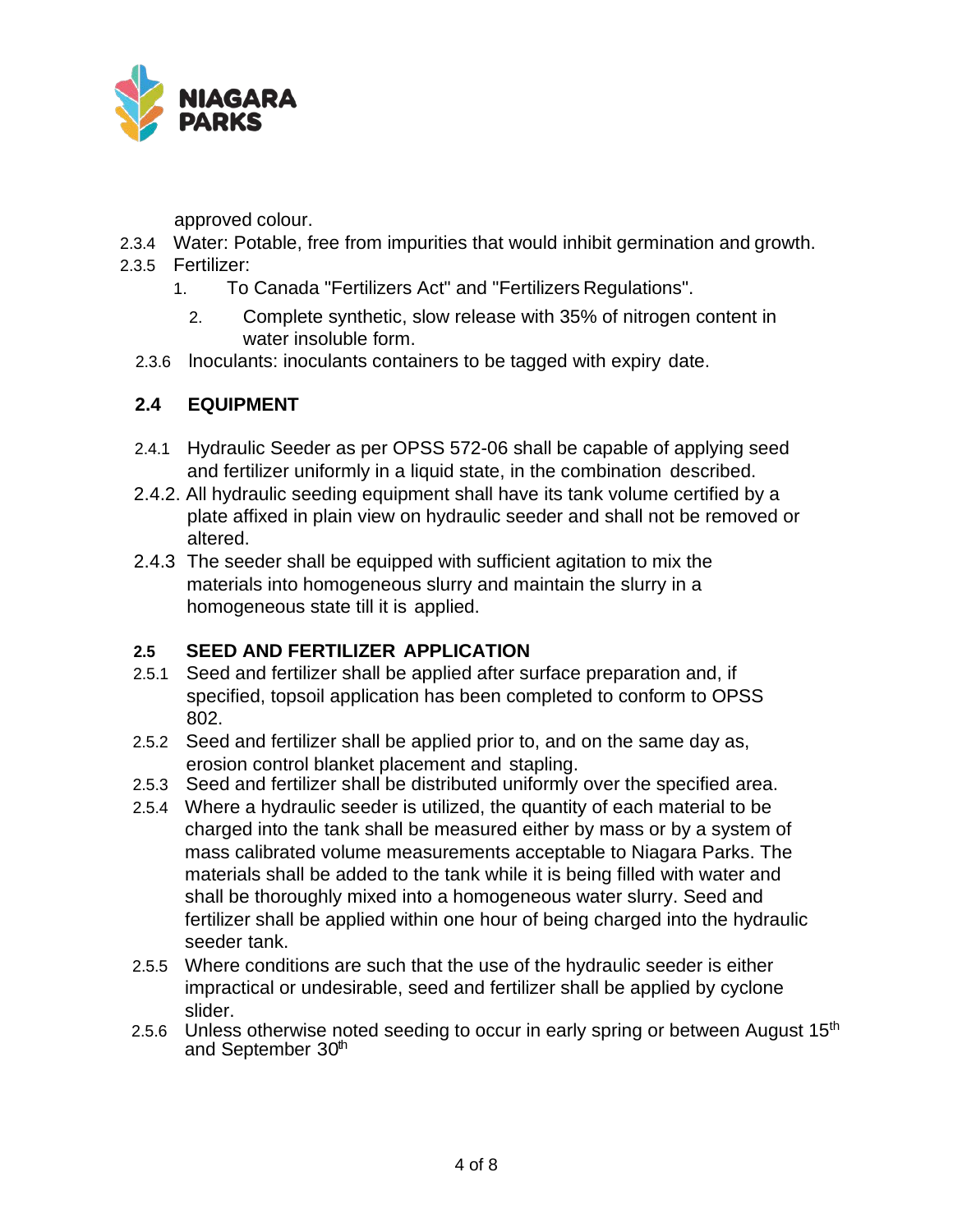

### **2.6 WATERING**

- 2.6.1 Plan to spread seeds on moist soil. If soil is dry where seeds are to be spread, water to a moist but not saturated consistency.
- 2.6.2 Keep soil continually moist until germination occurs; approximately two weeks.
- 2.6.3 Ensure seeds do not run-down slope. Reseed areas, if necessary.

### **2.7 WORKMANSHIP**

- 2.7.1 .1 Keep site well drained
	- .2 Clean-up immediately, soil, mulch, or other debris spilled onto pavement.
	- .3 Dispose of deleterious materials
	- .4 Take reasonable care to prevent contamination by seeding slurry of structures, signs, guide rails, fences, and utilities.
	- .5 Where contamination occurs, remove seeding slurry to satisfaction of the OWNER.

### **2.7 MAINTENANCE DURING ESTABLISHMENT PERIOD**

2.7.1 Repair and reseed dead or bare spots to allow establishment of seed prior to acceptance.

#### **2.8 ACCEPTANCE**

2.8.1 Seeded areas will be accepted by Niagara Parks provided that:

1) Seeded areas are free of ruts and erosion, and plants are uniformly established (i.e. no bare or dead spots).

2.8.2. Areas seeded in fall will achieve final acceptance in following spring, one month after start of growing season, provided acceptance conditions are fulfilled.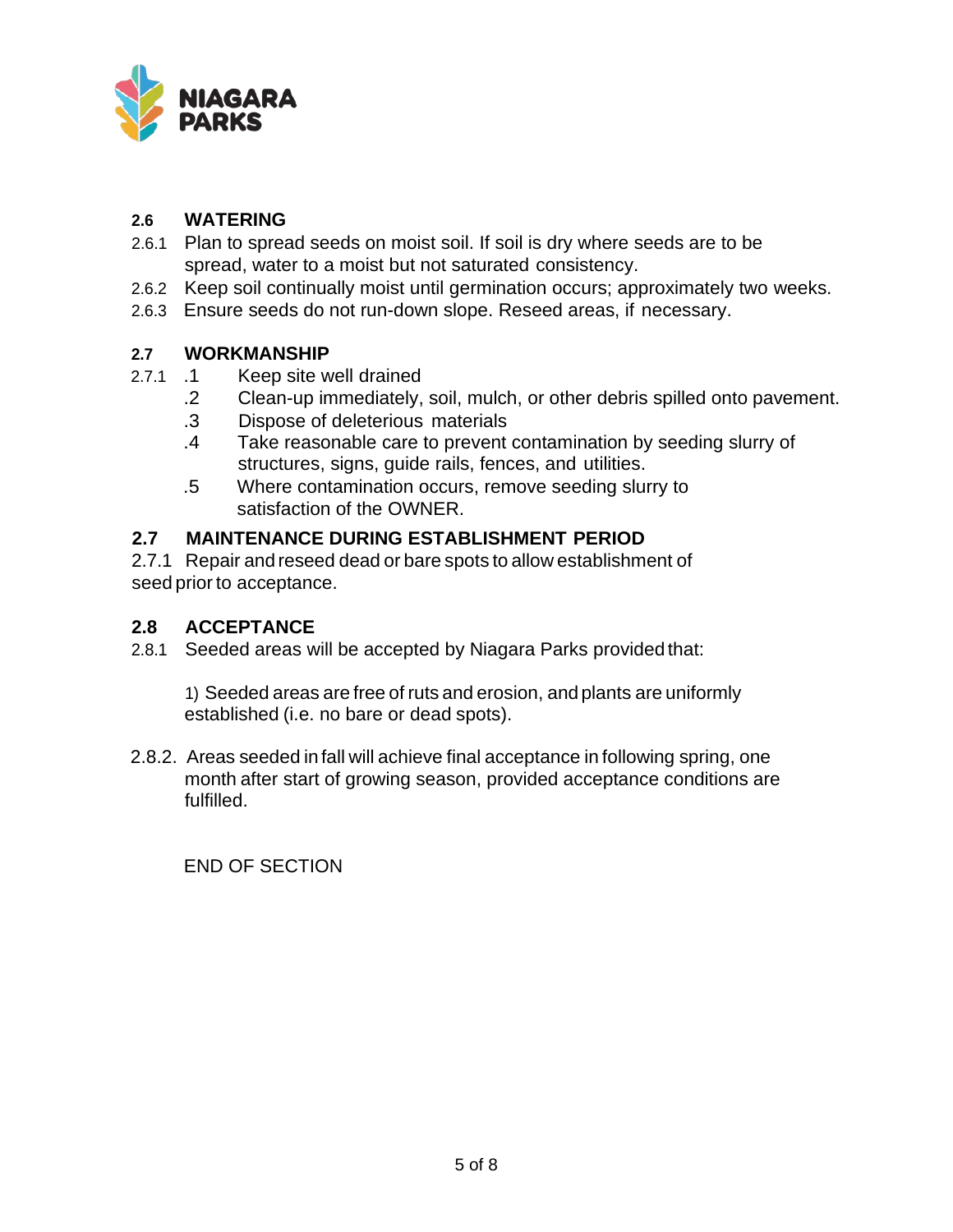

## **PART3 SODDING**

## **1.2 SOURCE QUALITY CONTROL**

- 1.2.1 Obtain approval from Niagara Parks, Park department of sod at source.
- 1.2.2 When proposed source of sod is approved, use no other source without written authorization.

### **1.3 DELIVERY AND STORAGE**

- 1.3.1 Schedule deliveries in order to keep storage at job site to minimum without causing delays.
- 1.3.2. Deliver, unload and store sod on pallets
- 1.3.3. Deliver sod to site within 2 hours of being lifted and lay sod within 8 hours of being lifted.
- 1.3.4 Do not deliver small, irregular or broken pieces of sod.
- 1.3.5. During wet weather allow sod to dry sufficiently to prevent tearing during lifting and handling.
- 1.3.6 During dry weather protect sod from drying and water sod as necessary to ensure its vitality. Dry sod will berejected.

## **1.4 SCHEDULING**

1.4.1 Schedule sod lying to coincide with completion of topsoil placement operations.

# **PRODUCTS**

#### **2.1 MATERIALS**

- 2.1.1 Nursery sod: Quality and source to comply with standards outlined in the latest issue of the Nursery Sod Growers Association of Ontario
- 2.1.2 Number one 100 % Kentucky Bluegrass.
- 2.13 Broken, dry, discoloured pieces will be rejected by Parks department.
- 2.2 Wood pegs, (17 x 17 x 200 mm) or approved 200 mm long steel staples.
- 2.3 Water: potable
- 2.4 Fertilizer: complete synthetic slow release fertilizer with maximum 35% water soluble nitrogen.

## **EXECUTION**

## **3.1 LAYING OF SOD**

- 3.1.1 Prior to sodding, obtain approval from Parks department that finished grade and depth of topsoil are satisfactory.
- 3.1.2 Lay sod within 8 hours of being lifted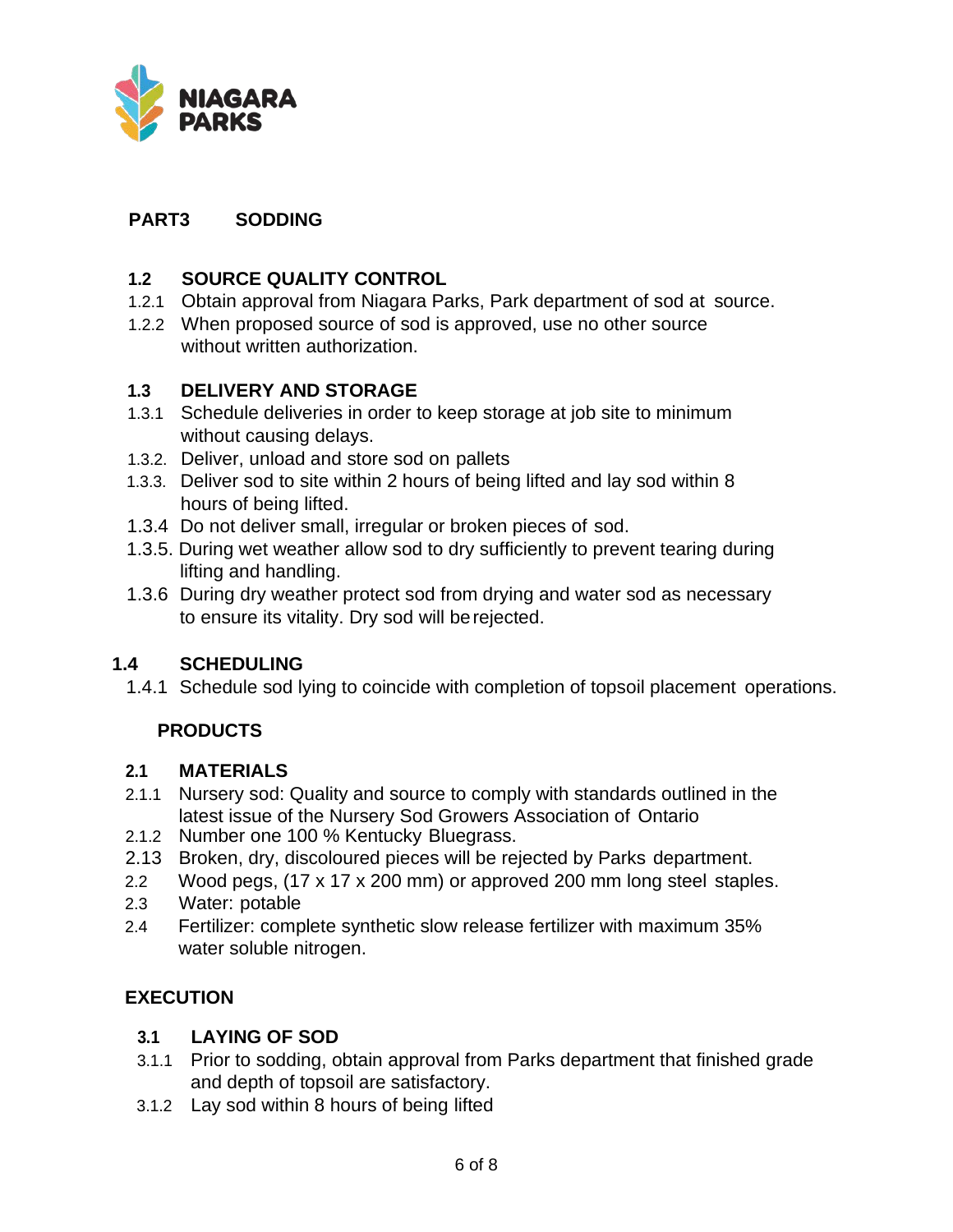

- 3.1.3 Sodding during excessively wet conditions, at freezing temperature or over frozen soil is not acceptable.
- 3.1.4 Lay sod in rows, perpendicular to slope, and with joins staggered. Butt sections with sharp implements.
- 3.1.5 Where slope conditions exceed 3:1 secure sod with wooden pegs. Place pegs (3) per  $M^2$ , 100 mm below top edge to prevent shifting of sod and drive pegs flush with top of sod soil. In sodded drainage swale use 6 pegs around entire edge of each square meter of sod.
- 3.1.6. Provide close contact between sod and soil with a light power roller providing a maximum weight of 680 kg/sq. metre. Use of heavy roller to correct irregularities in grade is not permitted.

## **3.2 MAINTENANCE**

- 3.2.1 The Contractor is responsible for maintenance of sod for duration of construction period to the date of substantial completion.
- 3.2.2 Water sodded areas in sufficient quantities and at frequency required to maintain soil under sod continuously moist to depth of (75 to 100) mm.

3.2.3. Cut grass to (60) mm when it reaches height of (80) mm. Remove clippings which will

smother grassed areas.

3.2.4 Maintain sodded area weed free.

# **3.3 ACCEPTANCE**

- 3.3.1 Sodded areas will be accepted at final inspection provided that:
	- 1) Sodded areas are properly established.
	- 2) Sod is free of bare and dead spots and without weeds.
	- 3) No surface soil is visible when grass has been cut to height of 40 mm.
	- 4) Sodded areas have been cut minimum 2 times.
- 3.3.2 Lawns sodded in fall will be accepted in the following spring one month after start of growing season, provided acceptance conditions are fulfilled.

## **3.4 MAINTENANCE DURING WARRANTYPERIOD**

3.4.1 Perform the following operations from time of acceptance until end of warranty period.

1) Repair and re-sod dead or bare spots to satisfaction of NIAGARA PARKS PARK DEPARTMENT.